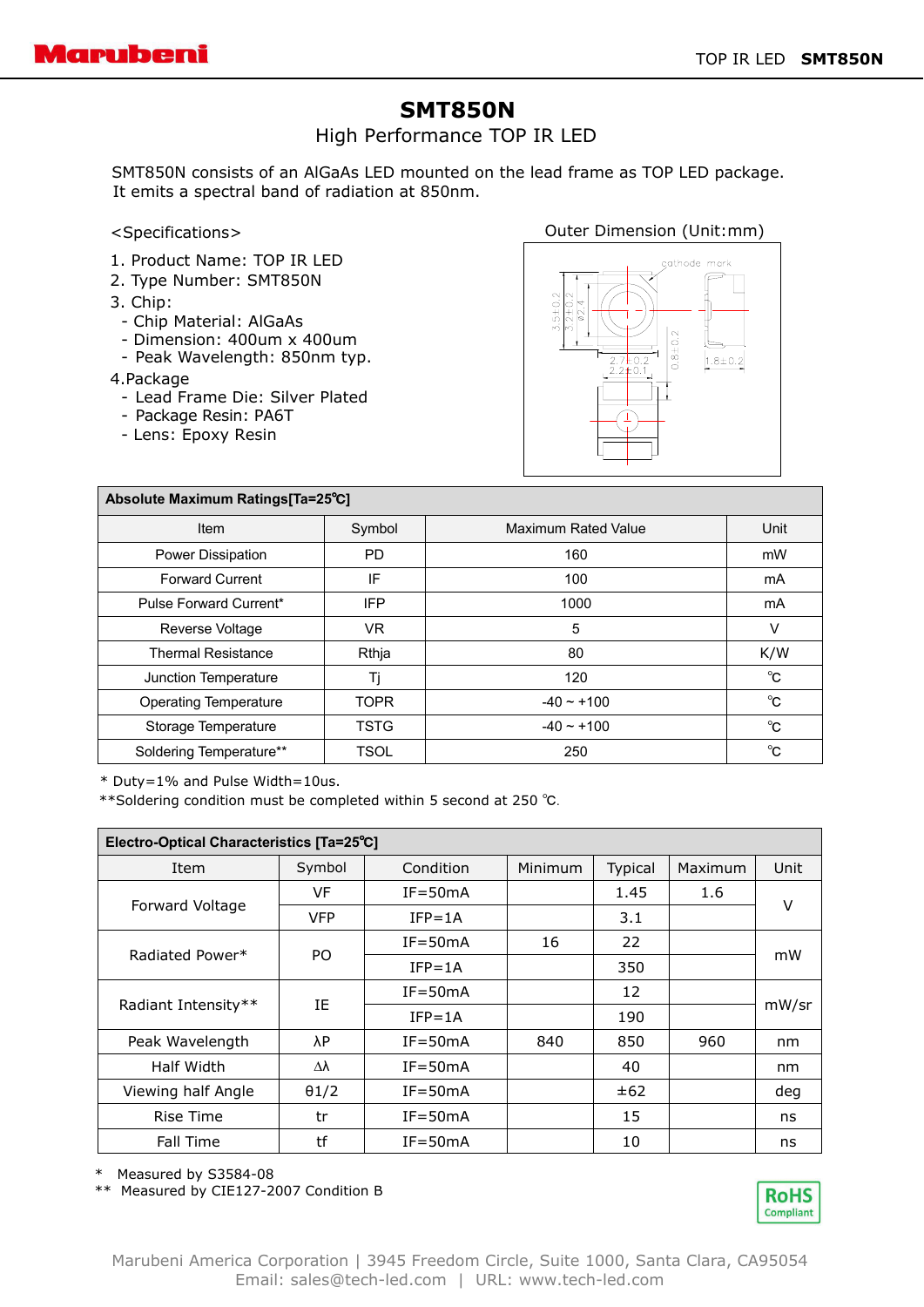

Marubeni America Corporation | 3945 Freedom Circle, Suite 1000, Santa Clara, CA95054 Email: sales@tech-led.com | URL: www.tech-led.com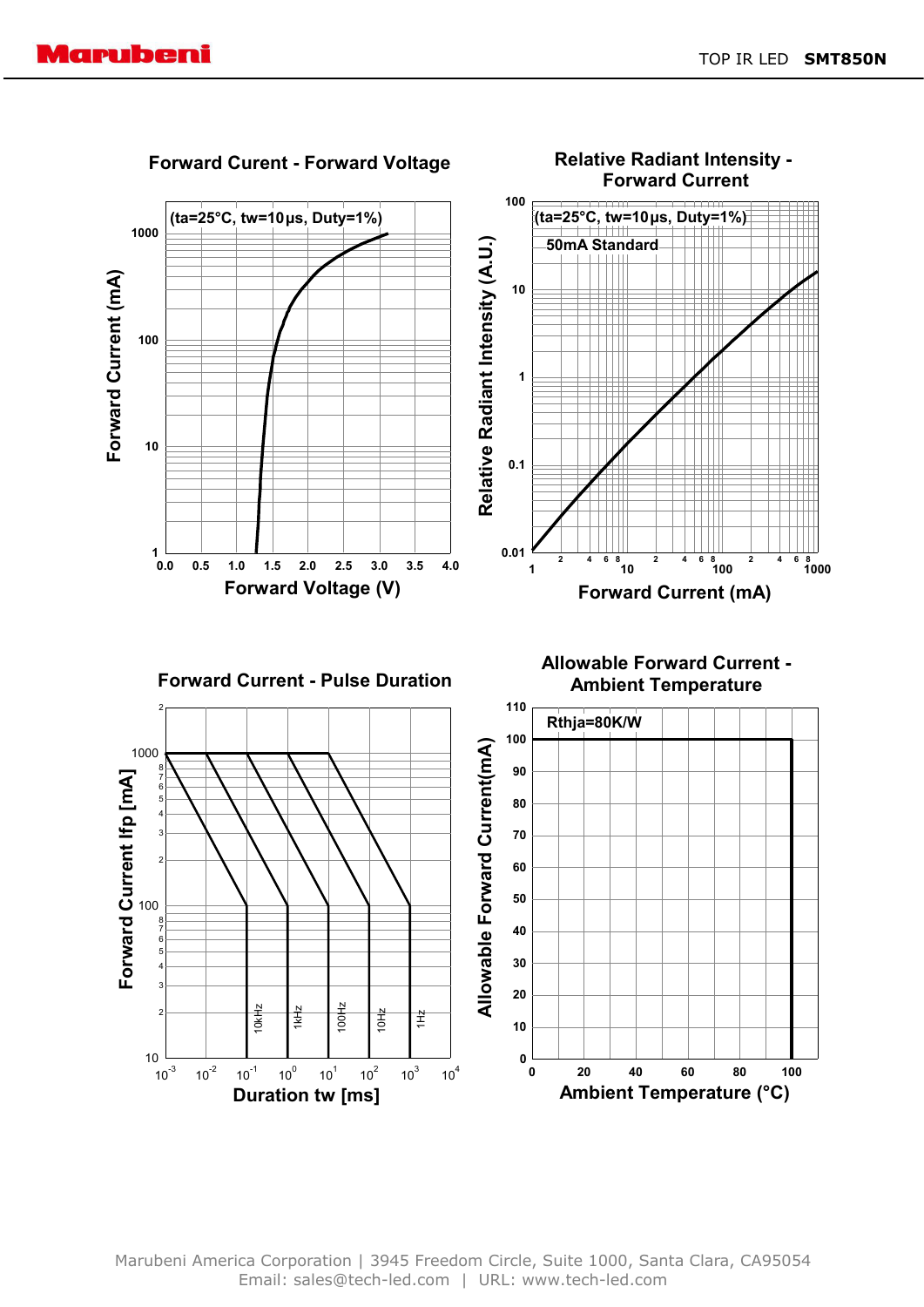





Marubeni America Corporation | 3945 Freedom Circle, Suite 1000, Santa Clara, CA95054 Email: sales@tech-led.com | URL: www.tech-led.com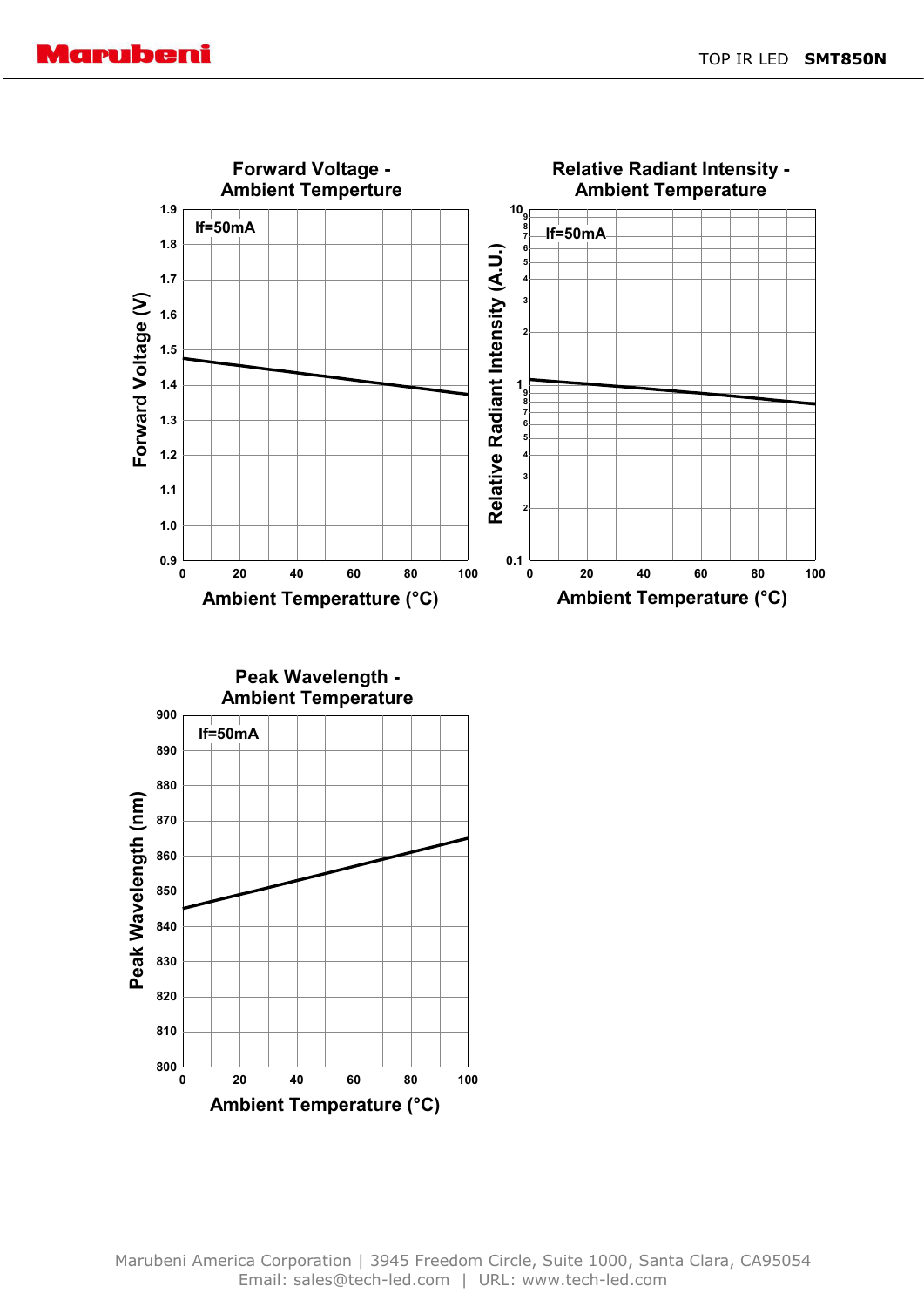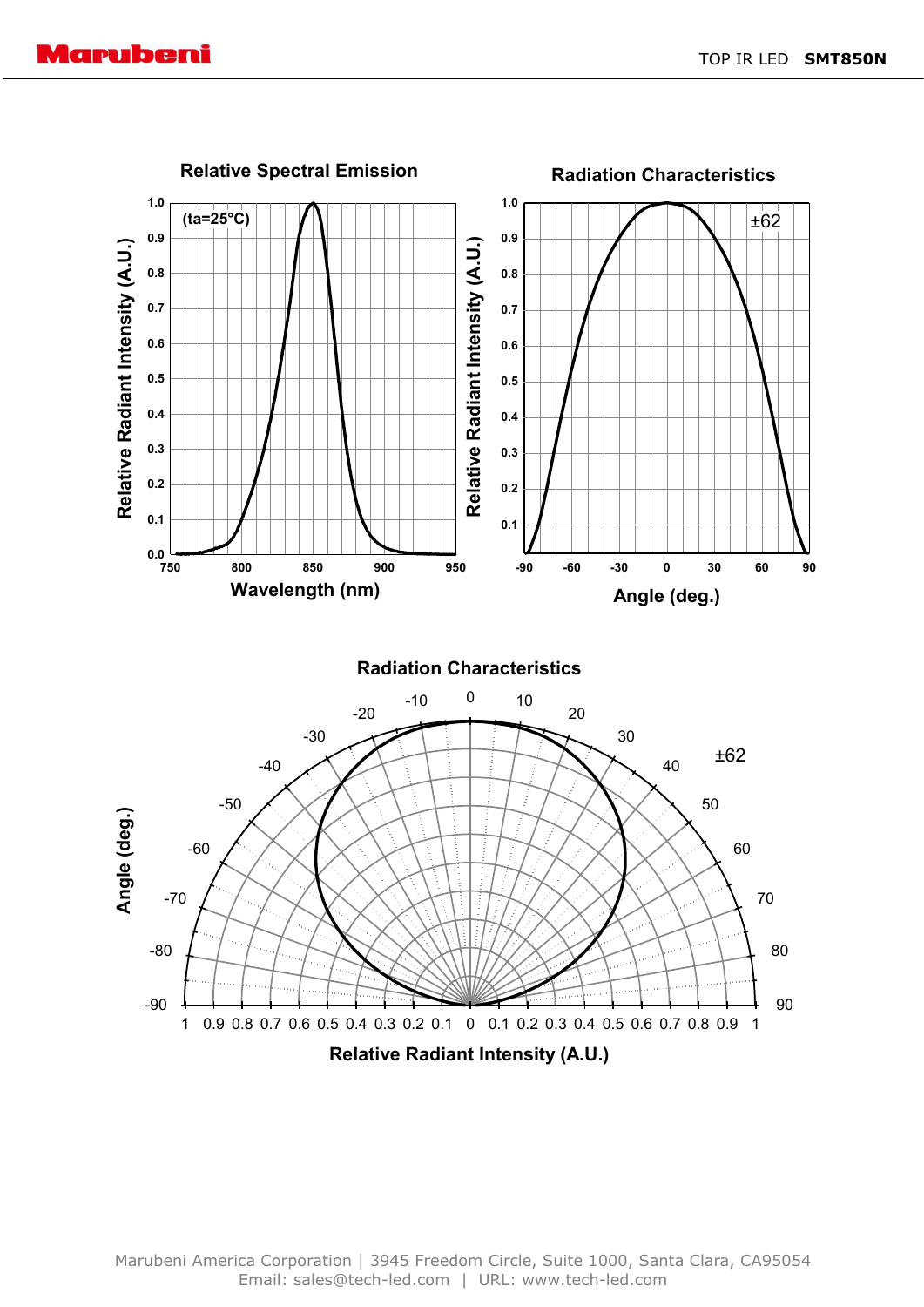## **SMD Application**

IR-Reflow Soldering Profile for lead free soldering Recommended Land Layout (Unit: mm)

300 250°C 250 Temperature [°C] 200°C 200 150°C 150 MAX 5s  $\overline{\phantom{a}}$ 100  $\overline{\phantom{a}}$ 50  $\overline{60s}$  120s 140s 170s  $\overline{0}$ 50 100 150 200 250 300  $\mathbf 0$ Time [s]



Don't put stress on SMD and a circuit board after soldering.

## **SMD Packing**

Tape and Reel Dimensions (Unit: mm)

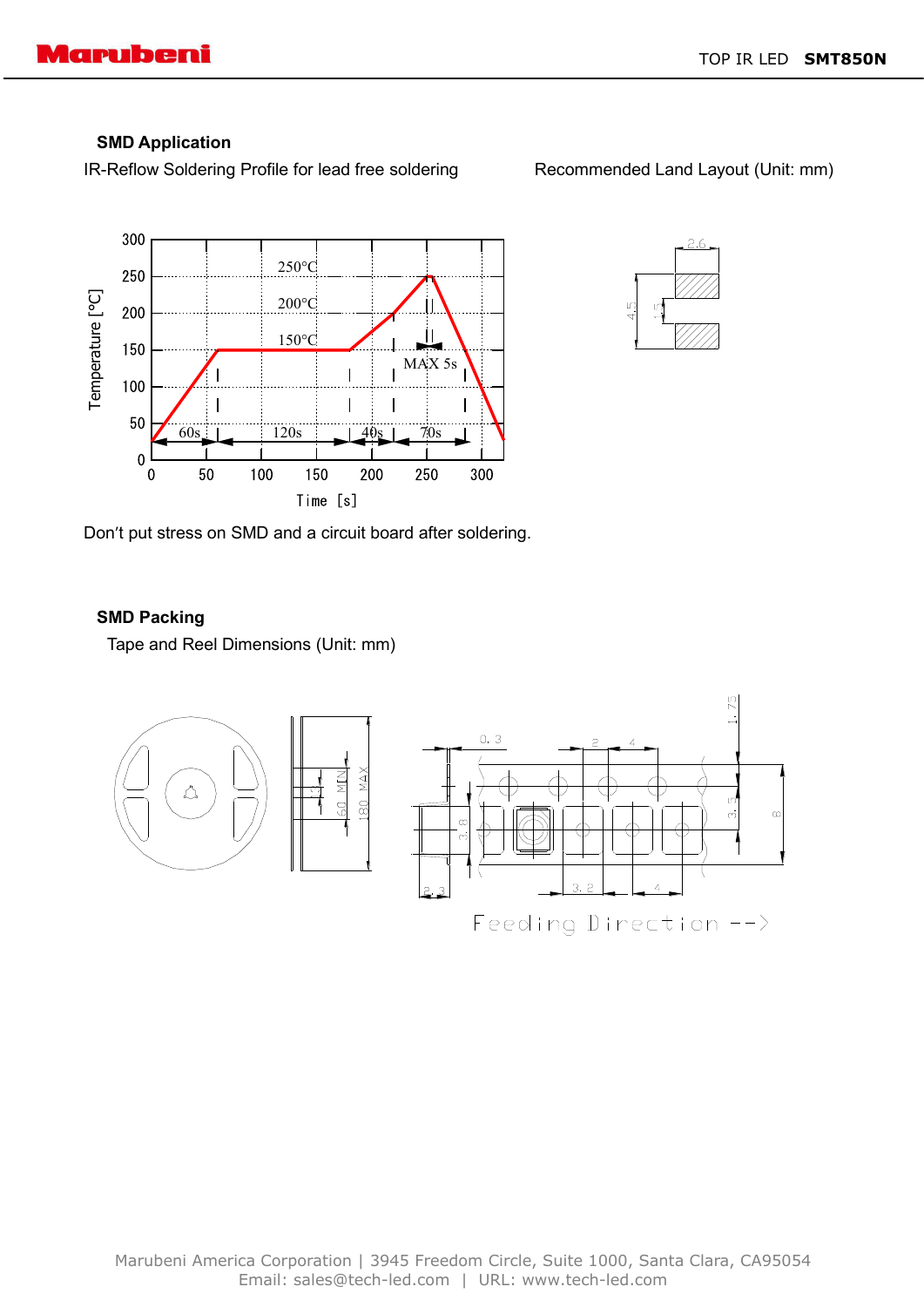Wrapping

Moisture barrier bag aluminum laminated film with a desiccant to keep out the moisture absorption during the transportation and storage.

# SMD LED STORAGE AND HANDLING PRECAUTIONS

### <**Storage Conditions before Opening a Moisture-Barrier Aluminum Bag**>

Before opening a moisture-barrier aluminum bag, please store it at <30°C, <60%RH. Please note that the maximum shelf life is 12 months under these conditions.

## <**Storage Conditions after Opening a Moisture-Barrier Aluminum Bag**>

- After opening a moisture-barrier aluminum bag, store the aluminum bag and silica gel in a desiccator.
- ・After opening the bag, please solder the LEDs within 72 hours in a room with 5 30ºC, <50%RH.
- ・Please put any unused, remaining LEDs and silica gel back in the same aluminum bag and then vacuum-seal the bag.
- ・It is recommended to keep the re-sealed bag in a desiccator at <30%RH.

## <**Notes about Re-sealing a Moisture-Barrier Aluminum Bag**>

・When vacuum-sealing an opened aluminum bag, if you find the moisture-indicator of the silica gel has changed to pink from blue (indicating a relative humidity of 30 % or more), please do not use the unused LEDs, the aluminum bag, or the silica gel.

### <**Notes about Opening a Re-sealed Moisture-Barrier Aluminum Bag**>

・When opening a vacuumed and re-sealed aluminum bag in order to use the remaining LEDs stored in the bag, if you find that the moisture-indicator of the silica has changed to pink, please do not use the LEDs.

※The 72-hour- long floor life does not include the time while LEDs are stored in the moisture-barrier aluminum bag.

However, we strongly recommend to solder the LEDs as soon as possible after opening the aluminum bag.